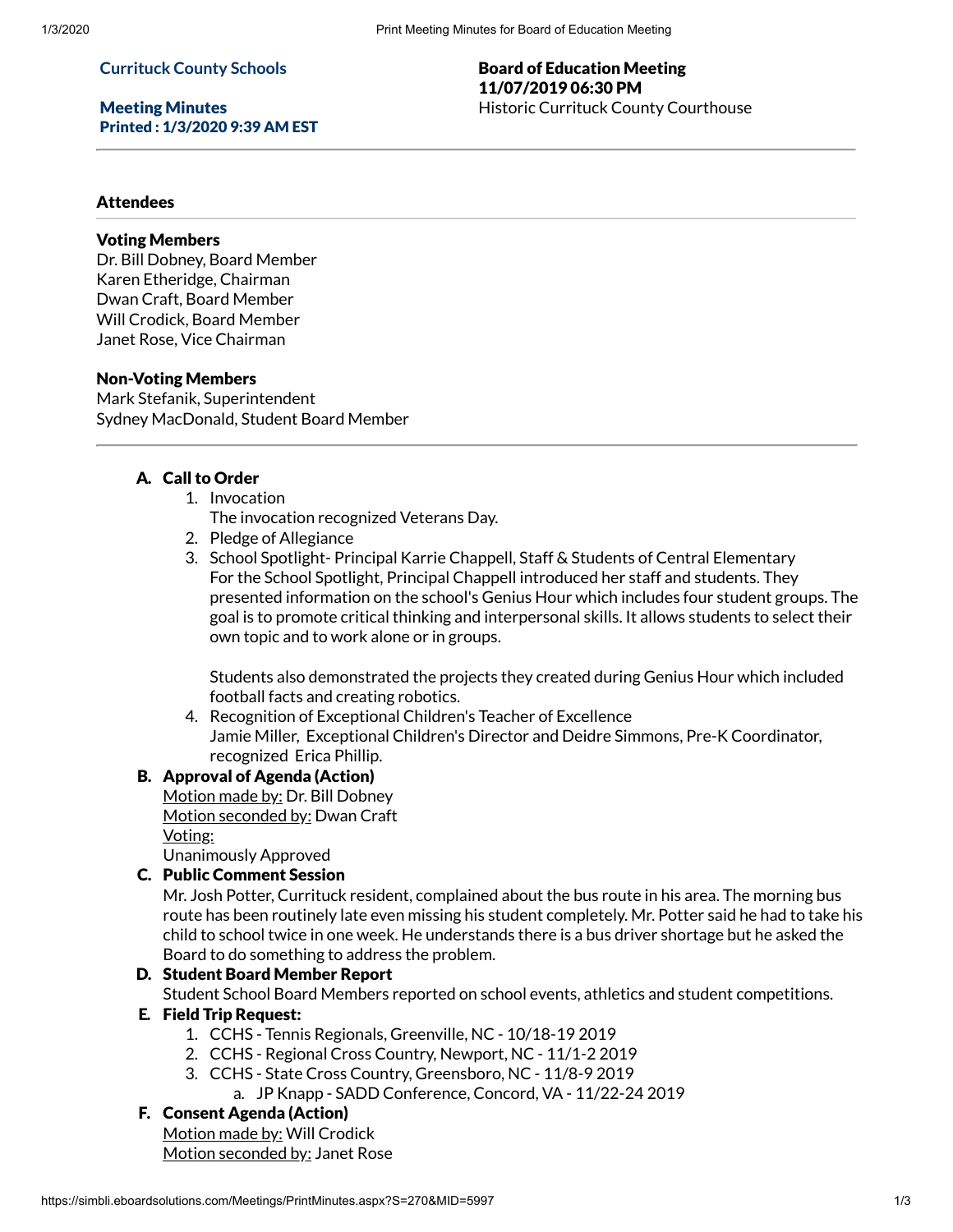## Voting:

- Unanimously Approved
	- 1. Personnel Report Dated November 7, 2019
	- 2. Sale of Vehicles:
		- a. 8167- 2000 Crown Victoria( 20 years old in Jan.) 231,621 miles
		- b. 8168- 1998 Crown Victoria( 22 years old in Jan.) 215,841 miles
		- c. 8171- 2000 Crown Victoria( 20 years old in Jan.) 231,429 miles
		- d. 5 x 10 Enclosed Trailer
	- 3. Board Meeting Minutes October 9, 2019
	- 4. Contracts:
		- a. Tyler Technologies
		- b. Plan Bee Academy
	- 5. School Improvement Plans: District, CCHS, JP Knapp, MMS, CCMS, KIES, MES, SES, CES, GES & JES
	- 6. Budget Resolution for 2019-2020
	- 7. 1st Reading of NCSBA Fall Policy Updates
	- 8. Lottery Applications
	- 9. Banking Reconciliation

## G. Information Items

## H. Board Members & Superintendent Comments

Dr. Dobney has been out visiting schools. He thanked Veterans for their service.

Dwan Craft thanked the Sheriff's Dept for their part in Red Ribbon Week. She was also impressed with the speaker brought for the recent Professional Development Day.

Janet Rose has been visiting in the schools. She congratulated the Currituck Storm football team on their recent win and competing at the state level. She reminded everyone it was National Public Education Week.

Will Crodick visited Knotts Island School and thanked Veterans for their service. He would like to see more progress in the schools . He ,asked again for a BOE Work Session and would like for the BOE to decide on actual capacity numbers that would trigger the building of additional school facilities.

Superintendent Stefanik clarified the use of **istation** in the elementary schools. He also provided a student enrollment and facility update. He explained that additional funds for enrollment was based on an increase of 82.68 for an additional \$500,000. The district is just short of meeting the required number. Superintendent Stefanik will work to clarify if the district will receive the extra funding.

Matt Mullins, Director of Building and Grounds, had been researching and soliciting companies for the mobile units at MES. He will conduct a formal bidding process. He projected the formal bid proposal to take place in November. Janet Rose offered a connection that may assist. Dr. Dobney asked if any state contracts or pricing was available. Mr. Mullins contacted attorneys to review the district's participation in a co-op that would provide better pricing. If legal the formal bidding process would not be needed. The option to purchase is preferred. Superintendent Stefanik said the attorney said the district could use a modified bidding process. Will Crodick asked about the time frame for having the mobile units ready. Mr. Mullins said that funding must be confirmed along with the bidding process. Mr. Crodick then asked for the cost of units be provided to the County Commissioners. Superintendent Stefanik said the mobile units along with funds for three additional teachers would be submitted to the County Commissioners. The mobile units are built to last up to and over 30 years.

Superintendent Stefanik said if the CCHS football team wins they will be in a three-way tie for the conference and will be the top seed for the tournament draw and may host a game.